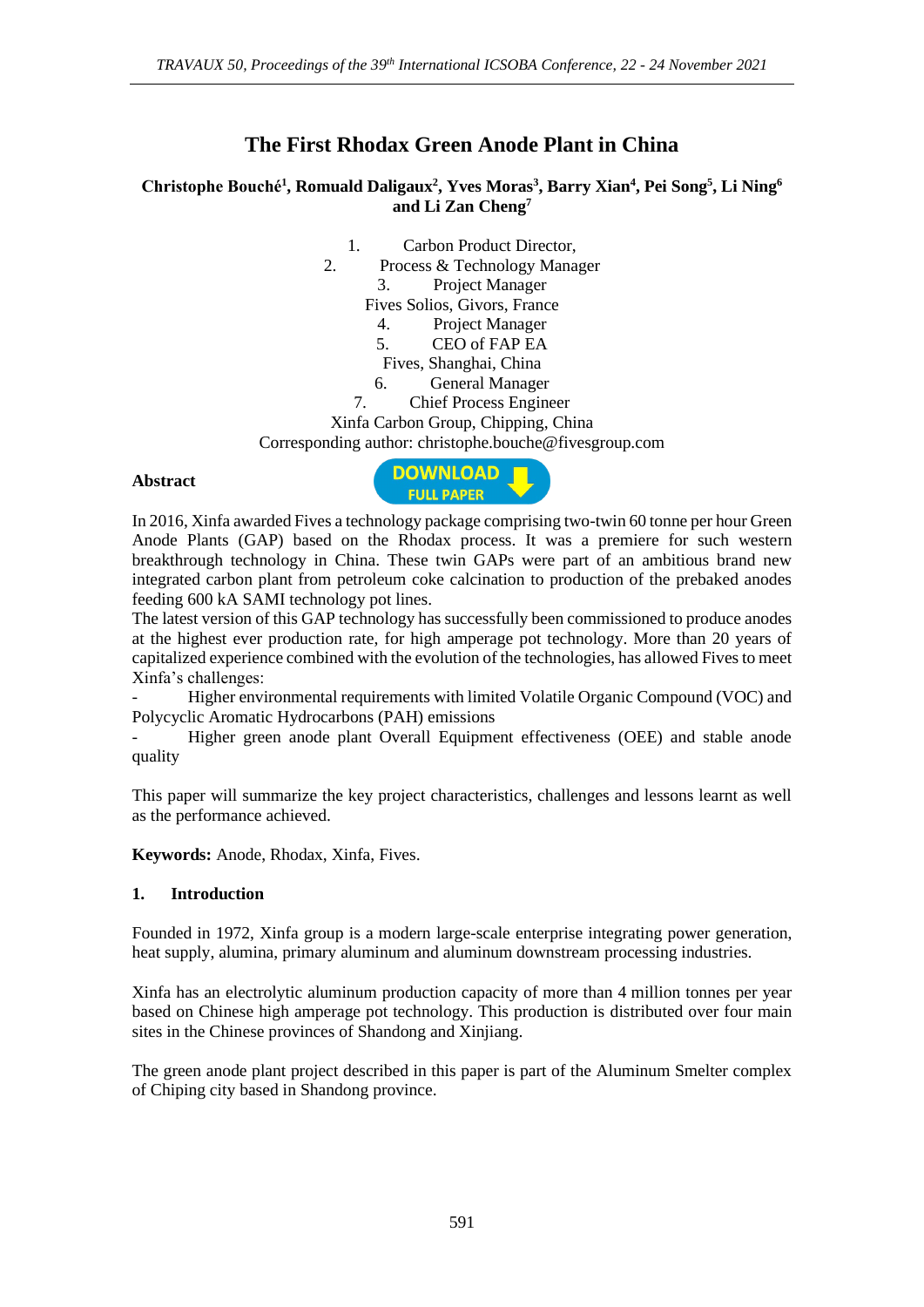## **2. Xinfa Aluminum Smelter in Chipping**

The green anode plant is part of a new carbon plant project started in 2015. This new integrated carbon plant shown in figure 1 comprises a green coke storage area, shaft calciners, calcined petroleum coke (CPC), pitch and recycled materials storages, two green anode plants (GAP), two rodding shops, one green and baked anode storage area, two baking furnaces and one fume treatment center including  $SO<sub>2</sub>$  scrubbers.



**Figure 1. Xinfa, Chipping, New Carbon Plant (Google maps, satellite view, image ©2021 CNES Airbus).**

This carbon plant can produce 800,000 tonnes of baked anodes per year, feeding some of the older existing pot lines and the new SAMI SY600 pot lines commissioned in 2016 with an actual production capacity of more than one million tons of Aluminum per year.

Xinfa wished to build a state-of-the art carbon plant and selected the well-proven Rhodax based green anode plant technology [1], which was a premiere in China. In 2016, Fives Solios have then been awarded a technology package contract for two twin GAPs of 60 tph each. The contract included process definition, basic engineering, supervision, control system and integration of equipment bought out by Xinfa directly such as paste mixer and paste cooler. Fives Solios also supplied key proprietary pieces of equipment such as Rhodax crusher, fine grinding production unit, vibro-compactor, key process bag filters and the EOLIOS [2,3] pitch fume treatment system and cooperated with SAMI in charge of the detailed engineering.

### **3. RHODAX® Technology at a Glance**

The Rhodax process is the result of two parallel developments started in early 90's. In early 2000's, Fives and Aluminum Pechiney (AP now Rio Tinto) joined their R&D efforts and copatented the SCAP-RHODAX process (Figure 2) which consists mainly in:

- Mixing all solids (raw coke, green and baked scraps) to crush them all together at the same time without any detrimental impact on anode quality
- Producing a recipe based on two size fractions only leading to a drastic flow sheet simplification